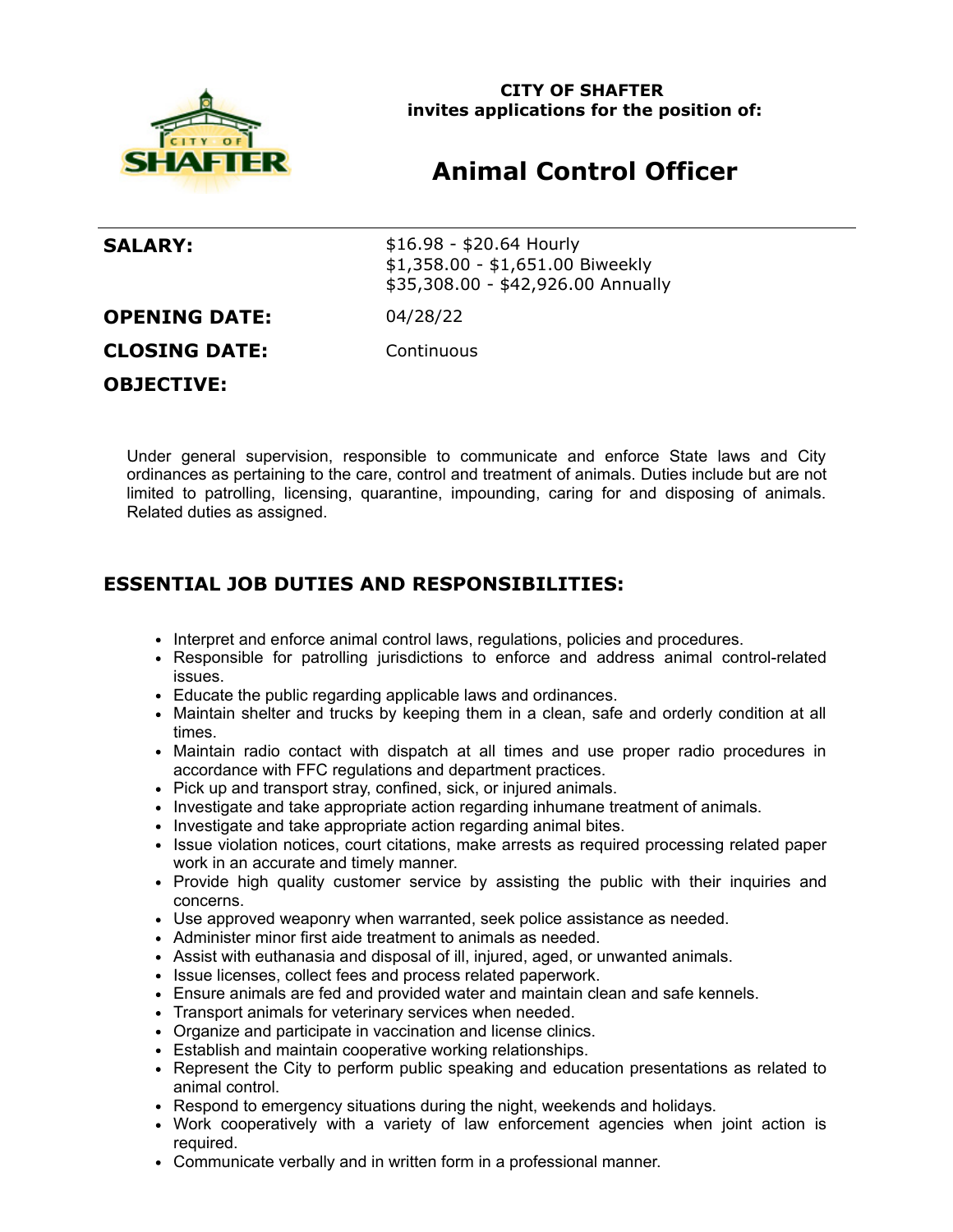• Maintain accurate files.

## **MINIMUM REQUIREMENTS:**

- High School diploma or GED;
- Any professional or personal experience in a setting which included the care and handling of animals;
- Obtain PC 832 Arrest and Control/Firearm certificates within one year of appointment;
- Obtain Euthanasia Certification within one year of appointment;
- Complete Basic Humane Officer Training within one year of appointment;
- Valid California Class C Driver license and good driving record;
- Available to work nights, weekends and holidays.

## **KNOWLEDGE, SKILLS, AND ABILITIES:**

- Possess analytical skills to identify problems and opportunities, review possible alternative courses of actions before selecting one, utilizing information resources available when making decisions.
- Possess planning and organizing skills to develop long-range plans to solve complex problems or take advantage of opportunities, establish systematic methods of accomplishing goals.
- Possess good communication skills to effectively convey ideas, both written and oral.
- Possess creative decision making skills to evaluate or make independent decisions, based on experience or knowledge, without supervision.
- Maintain interpersonal relationships which encourage openness, candor and trust.
- Ability to work in a diverse team environment.
- Possess good judgment, dependability, adaptability and punctuality.

**Application Process:** Incomplete application packets will be rejected. Applications packets must contain the following:

- 1. City of Shafter Employment Application
- 2. Resume
- 3. High School Diploma or GED
- 4. PC 832 Arrest and Control/Firearm Certificate if applicable
- 5. Euthanasia Certificate if applicable

**Selection Process:** The following are steps in the selection process. Candidates must pass each step before proceeding to the next step:

- 1. Submit complete employment application as listed under Application Packet Requirements
- 2. Oral Interview
- 3. Name Placed on Eligibility List
- 4. Conditional Offer
- 5. Background Investigation
- 6. Medical Examination
- 7. Formal Offer
- 8. Begin Employment
- 9. 6-month Probationary Period

**The City of Shafter is an Equal Employment Opportunity Employer. If you have a disability for which you may need a reasonable accommodation, contact the Human Resources Department at (661) 746-5003 or hr@shafter.com.**

**All City of Shafter employees are designated "Disaster Service Workers" through state and local laws (CA Government Code Sec.3100-3109). As Disaster Service Workers, all**